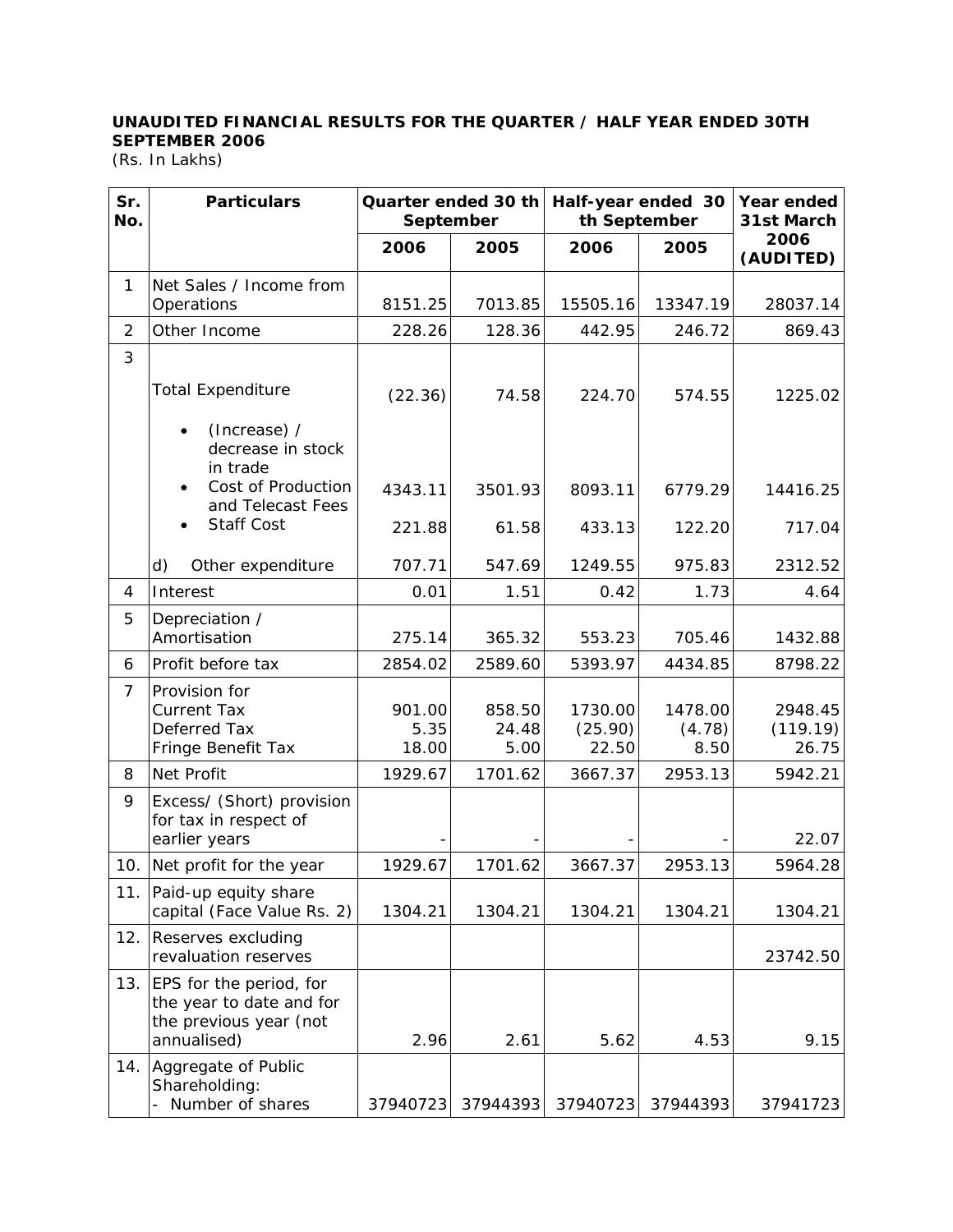| Percentage of |           |                    |     |                   |
|---------------|-----------|--------------------|-----|-------------------|
| Shareholding  | - ~<br>∽≻ | $\sim$<br>nh.<br>◡ | ၁ဝ. | 1 O<br><u>ບບ.</u> |

## **SEGMENT WISE REVENUE, RESULTS AND CAPITAL EMPLOYED** (Rs. In Lakhs)

| <b>Particulars</b> |                                                                                                                                   | Quarter ended 30<br>th September     |                                      | Half-year ended 30<br>th September    |                                       | Year ended<br>31st March               |
|--------------------|-----------------------------------------------------------------------------------------------------------------------------------|--------------------------------------|--------------------------------------|---------------------------------------|---------------------------------------|----------------------------------------|
|                    |                                                                                                                                   | 2006                                 | 2005                                 | 2006                                  | 2005                                  | 2006<br>(AUDITED)                      |
| 1                  | Segment Revenue                                                                                                                   |                                      |                                      |                                       |                                       |                                        |
|                    | Commissioned<br>Programs<br>Sponsored<br>Programs<br>Others                                                                       | 7653.02                              | 6063.48                              | 14338.32                              | 10789.71                              | 23499.23                               |
|                    |                                                                                                                                   | 498.23                               | 930.37                               | 1166.84                               | 1803.17                               | 3456.15                                |
|                    |                                                                                                                                   |                                      | 20.00                                |                                       | 754.31                                | 1081.76                                |
|                    | Total<br>Less: Inter segment<br>revenue<br>Total Net Sales / Income<br>from Operations                                            | 8151.25                              | 7013.85                              | 15505.16                              | 13347.19                              | 28037.14                               |
|                    |                                                                                                                                   | 8151.25                              | 7013.85                              | 15505.16                              | 13347.19                              | 28037.14                               |
| $\overline{2}$     | Segment Results<br>Profit before tax and<br>interest from each<br>segment                                                         |                                      |                                      |                                       |                                       |                                        |
|                    | Commissioned                                                                                                                      | 3559.91                              | 2990.04                              | 6501.90                               | 5158.39                               | 11100.44                               |
|                    | Programs<br>Sponsored<br>Programs<br><b>Others</b>                                                                                | 15.89                                | 171.35                               | 189.56                                | 249.80                                | 693.94                                 |
|                    |                                                                                                                                   |                                      | 5.76                                 |                                       | 69.20                                 | (391.48)                               |
|                    | Total<br>Add: (i) Other Income<br>Total<br>Less: (i) Interest<br>(ii) Other unallocable<br>expenditure<br>Total Profit before tax | 3575.80<br>222.00                    | 3167.15<br>128.36                    | 6691.46<br>435.78                     | 5477.39<br>246.72                     | 11402.90<br>506.29                     |
|                    |                                                                                                                                   | 3797.80<br>0.01<br>943.77<br>2854.02 | 3295.51<br>1.51<br>704.40<br>2589.60 | 7127.24<br>0.42<br>1732.85<br>5393.97 | 5724.11<br>1.73<br>1287.53<br>4434.85 | 11909.19<br>4.64<br>3106.33<br>8798.22 |
| 3                  | Capital Employed<br>(Segment assets -<br>Segment Liabilities)                                                                     |                                      |                                      |                                       |                                       |                                        |
|                    | Commissioned                                                                                                                      | 7753.59                              | 7044.71                              | 7753.59                               | 7044.71                               | 7864.71                                |
|                    | Programs<br>Sponsored                                                                                                             | 973.16                               | 1267.62                              | 973.16                                | 1267.62                               | 1186.05                                |
|                    | Programs                                                                                                                          | 947.87                               | 1283.88                              | 947.87                                | 1283.88                               | 386.91                                 |